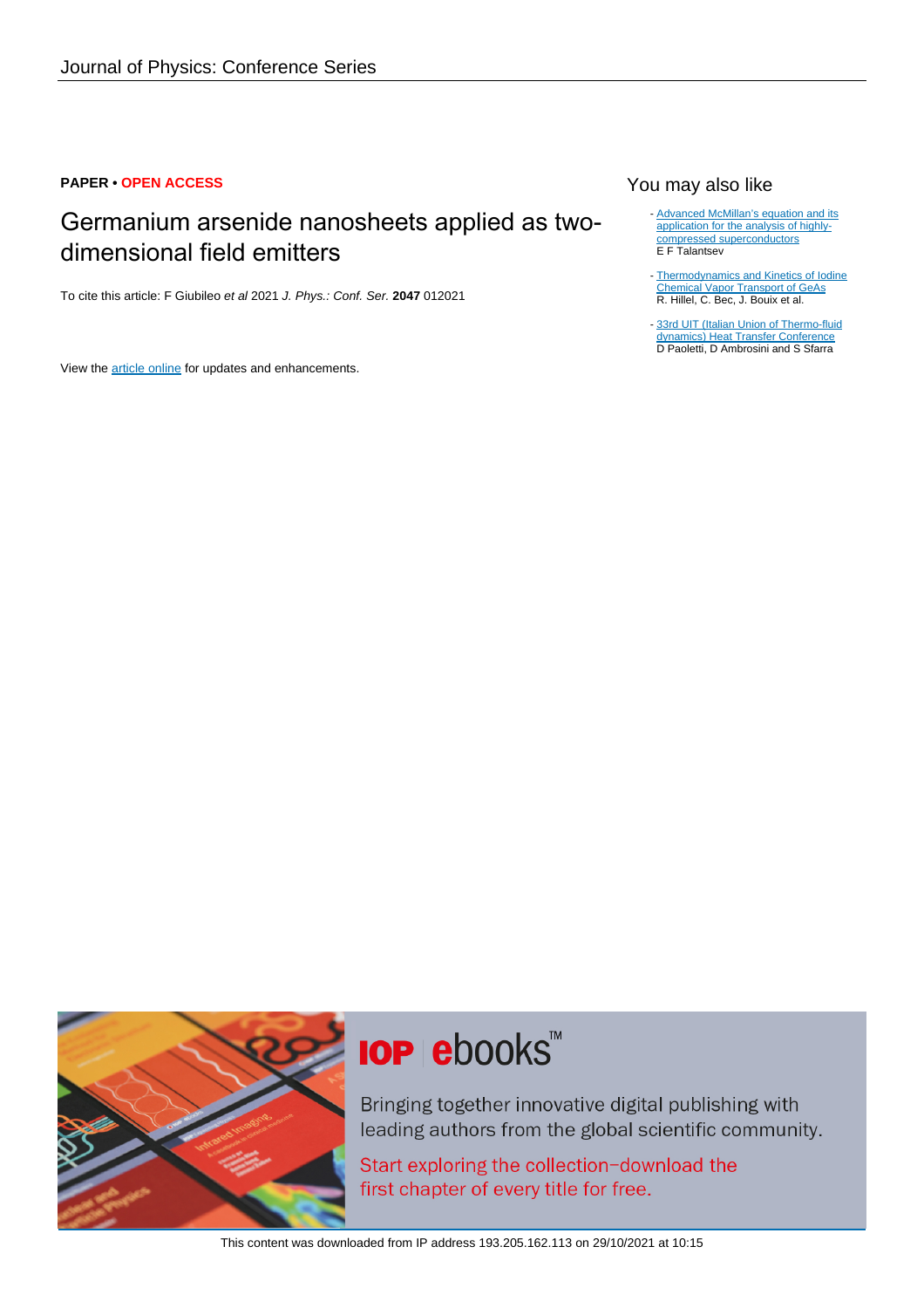2047(2021) 012021 doi:10.1088/1742-6596/2047/1/012021

# **Germanium arsenide nanosheets applied as two-dimensional field emitters**

**F** Giubileo<sup>1,\*</sup>, A Grillo<sup>1,2</sup>, A Pelella<sup>1,2</sup>, E Faella<sup>1,2</sup> L Camilli<sup>3</sup>, J B Sun<sup>4</sup>, D Capista<sup>5</sup>, **M Passacantando5,6 and A Di Bartolomeo1,2**

<sup>1</sup> CNR-SPIN Salerno, via Giovanni Paolo II, Fisciano 84084, Italy

<sup>2</sup> Department of Physics 'E.R. Caianiello' and Interdepartmental Centre NanoMates,

University of Salerno, via Giovanni Paolo II, Fisciano 84084, Italy

<sup>3</sup> Dipartimento di Fisica, Università degli studi di Roma 'Tor Vergata', via della Ricerca Scientifica 1, Roma 00133, Italy

<sup>4</sup> Department of Physics, Technical University of Denmark, Ørsteds Plads, Kgs. Lyngby 2800, Denmark

<sup>5</sup> Department of Physical and Chemical Sciences, University of L'Aquila, via Vetoio, Coppito, L'Aquila 67100, Italy

<sup>6</sup> CNR-SPIN L'Aquila, via Vetoio, Coppito, L'Aquila 67100, Italy

\*E-mail: filippo.giubileo@spin.cnr.it

**Abstract**. The IV–V groups binary compound germanium arsenide (GeAs) is a semiconductor that can be easily exfoliated in very thin nanosheets and is characterized by a band gap ranging from 0.6 eV (bulk form) up to 2.1 eV (monolayer). We investigate the field emission characteristics of exfoliated multilayer GeAs nanosheets by means of a tip-anode setup, where a nanomanipulated W-tip is positioned in front of the GeAs emitting layer at nanometric distance, all controlled inside a scanning electron microscope. We demonstrate that GeAs multilayers are suitable to develop electron sources, with turn-on field of the order of  $10^2$  V $\mu$ m<sup>-1</sup>, and field enhancement factor of about 70.

#### **1. Introduction**

The discovery of graphene [1] has triggered the research activity towards the two-dimensional (2D) materials, including transition metal dichalcogenides (TMDs), which are considered the best candidates for applications in nanoelectronics and optoelectronics  $[2-5]$ . For instance, MoS<sub>2</sub> is the most investigated TMD monolayer, with a direct band gap of 1.9 eV, already exploited as field effect transistor and photodetector [6–9].

More recently, the research activity is focused on binary compounds of IV and V groups, such as orthorhombic SiP and GeAs<sub>2</sub> or monoclinic SiAs, GeP or GeAs. In particular, GeAs is widely investigated because of its high in-plane anisotropy [10]. Moreover an interlayer cohesion energy as small as 0.191 eV atom<sup>-1</sup> favors easy exfoliation to produce very thin layers. Interestingly, GeAs is a semiconductor with a large direct band gap of 2.1 eV for the monolayer that reduces for multilayers down to a quasi-direct band gap of 0.6 eV for the bulk material.

Profiting of the high aspect ratio due to the sharp edges of thin layers, GeAs can also be exploited for field emission (FE) applications, in order to develop electron sources for vacuum electronics, flatpanel displays, etc. [11,12]. Field emission is a quantum tunneling phenomenon: electrons can escape from a conducting material, either metal or semiconductor, when a strong electric field (of the order of

Content from this work may be used under the terms of theCreative Commons Attribution 3.0 licence. Any further distribution of this work must maintain attribution to the author(s) and the title of the work, journal citation and DOI. Published under licence by IOP Publishing Ltd 1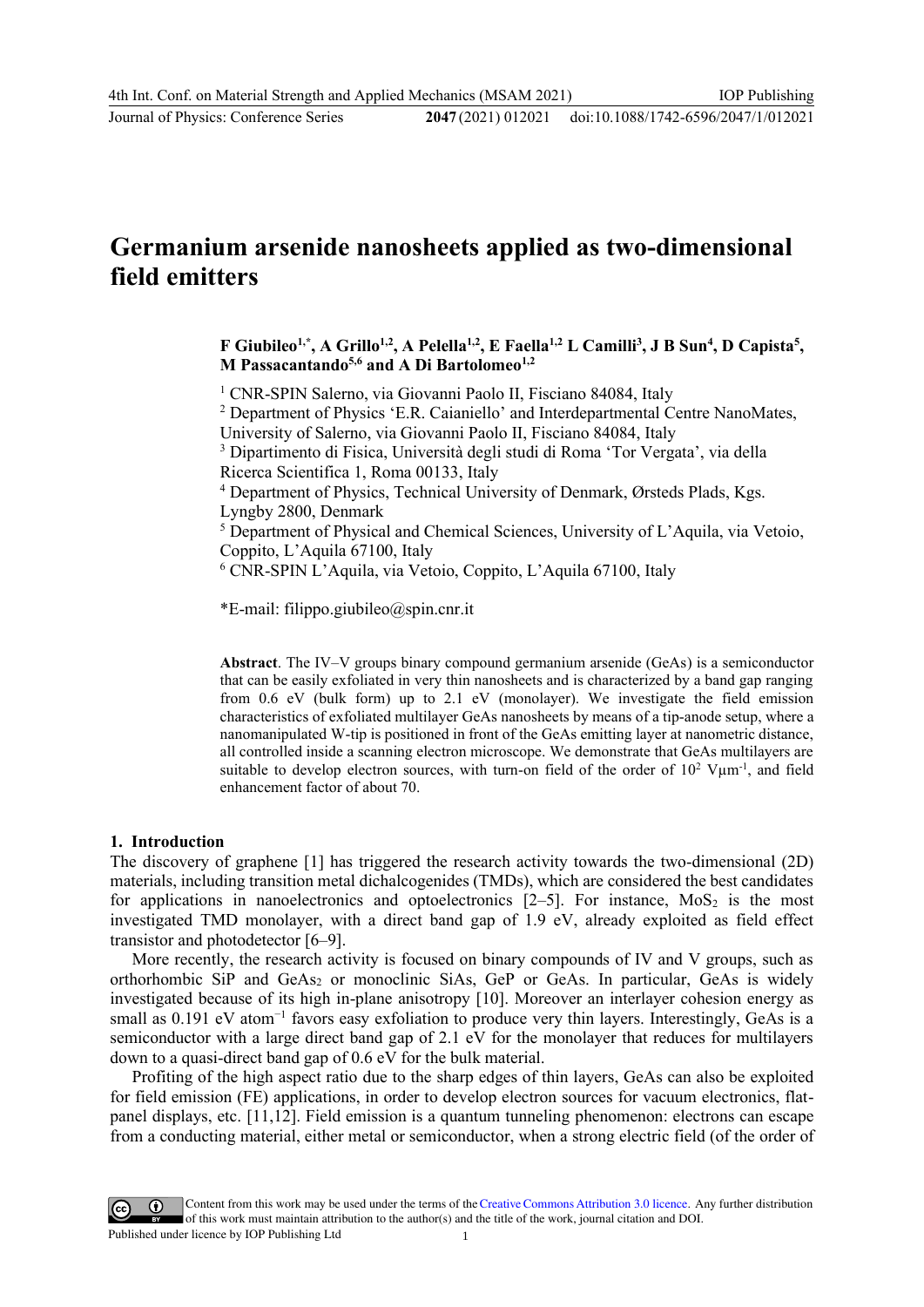| 4th Int. Conf. on Material Strength and Applied Mechanics (MSAM 2021) |                    | <b>IOP</b> Publishing               |
|-----------------------------------------------------------------------|--------------------|-------------------------------------|
| Journal of Physics: Conference Series                                 | 2047 (2021) 012021 | doi:10.1088/1742-6596/2047/1/012021 |

several  $kV/\mu m$  for flat surface) is applied. Electrons are emitted by a cathode (the emitting surface) towards the anode by travelling through the vacuum potential barrier that is made triangular and thin by the strong electric field, favoring the tunneling process.

The advantage of using nanostructures for FE purposes is related to the high aspect ratio of the nanostructures that causes significant enhancement of the applied electric field in proximity of any apex, edge, protrusion of the surface. Consequently, in recent years several nanostructures have been investigated for their potential applicability as field emitters, such as carbon nanotubes[13–17], graphene[18–21], nanoparticles[22,23], nanopillars[24–27], nanowires[28–30], nanoflowers[31], 2D TMDs[32–38].

Here, we report the study of FE properties of GeAs nanosheets obtained from bulk single crystals by mechanical exfoliation. Electrical properties of the material were first characterized in field-effect transistor (FET) configuration by using the silicon substrate as back-gate, and two electrodes contacting the nanosheet as source and drain. Then, by retracting one metallic tip, a high positive voltage is applied to the suspended anode to characterize the FE properties of the GeAs nanosheet.

#### **2. Materials and Methods**

The crystal structure of the IV–V groups GeAs layered compound belongs to the C2/m(12) space group (centrosymmetric monoclinic): As atoms are coordinated to three Ge atoms; Ge atoms are coordinated to three As atoms and to another Ge atom (see figure 1a).



**Figure 1.** (a) Atom arrangement of GeAs. (b) GeAs nanosheet contacted by a metal lead (SEM imaging). (c) Schematic of the measurement setup, with a probe tip landing on the gold electrode and a second probe tip that can be retracted to work as anode in the FE configuration. (d) SEM image of the GeAs nanosheets with the two tungsten tips approached to form the FET configuration.

GeAs nanosheets, used in this study, were obtained by standard scotch-tape mechanical exfoliation from a GeAs single crystal and then they were transferred on a  $p-Si/SiO<sub>2</sub>$  substrate (300 nm thick oxide). Nanosheets were identified and characterized by means of optical microscopy, Raman spectroscopy and atomic force microscopy. Selected nanosheets (thickness ~12 nm, i.e., 20 layers) were then contacted by metal leads (Ni-5nm/Au-50nm) fabricated by electron beam lithography. In figure 1b we report the scanning electron microscope (SEM) image of a GeAs nanosheet that is contacted by one metal lead. This configuration is suitable for FE measurements because the metal pad allows a good ohmic contact to the emitting layer (cathode) while the anode is realized by a tungsten tip (see figure 1c). The image in figure 1d shows the tungsten tips position.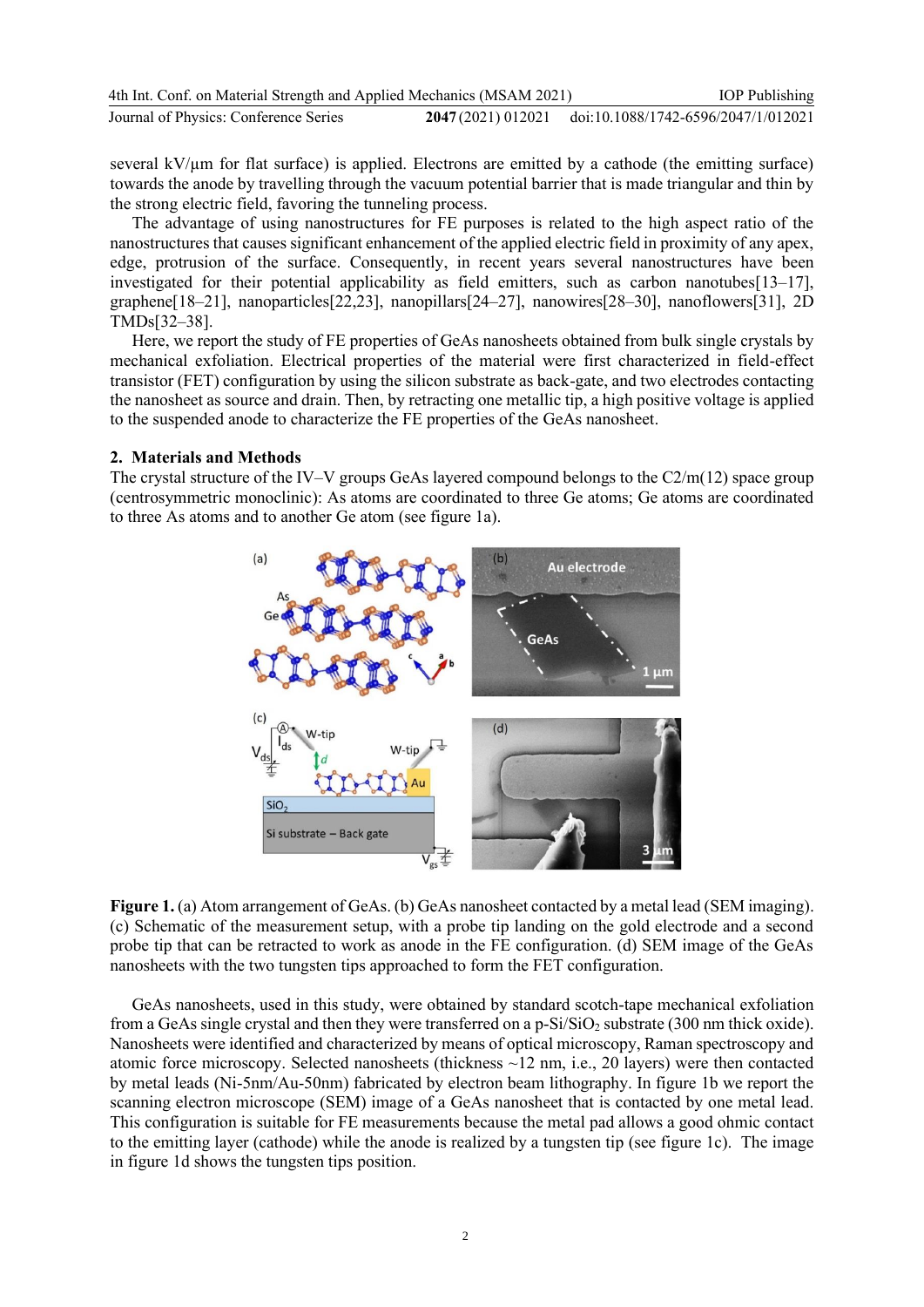| 4th Int. Conf. on Material Strength and Applied Mechanics (MSAM 2021) |                    | <b>IOP</b> Publishing               |
|-----------------------------------------------------------------------|--------------------|-------------------------------------|
| Journal of Physics: Conference Series                                 | 2047 (2021) 012021 | doi:10.1088/1742-6596/2047/1/012021 |

The experimental setup used for electrical measurements is realized by a Zeiss LEO 1430 SEM working at 10<sup>-6</sup> torr and room temperature, with two piezo-nanomanipulators for precise positioning of metallic tips, electrically connected to a Keithley 4200 semiconductor characterization system. When both electrodes are in contact with the GeAs nanosheet, the FET configuration is realized.

#### **3. Results**

We first characterized the FET device by approaching both tips (one on the gold pad and one directly on the GeAs flake), working as source and drain, and by using the silicon substrate as back-gate (see the inset of figure 2a for a schematic of the FET device). In figure 2a we show the  $I_d - V_{ds}$  characteristics measured in the gate voltage range between -80V and +80V using a  $V_{gs}$  step of 10 V. We notice a slight non-linearity probably due to asymmetric contacts [39,40] and a hole conduction behavior since the device current increases for negative gate voltages. In figure 2b we also show the  $I_d - V_{gs}$  characteristic, measured at fixed  $V_{ds}$ , that confirms hole conduction and current modulation. Moreover, the hysteresis is due to charge traps[41]. From figure 2b we estimated the mobility as  $\mu = 0.6 \text{ cm}^2 V^{-1} s^{-1}$ .



**Figure 2.** Electrical characterization of GeAs nanosheet in FET configuration. (a) I<sub>ds</sub> −V<sub>ds</sub> curves for various back-gate voltage voltages  $V_{gs}$ . In the inset, schematic of FET configuration with both tips contacting the GeAs nanosheet. (b) Transfer characteristic  $I_{ds} - V_{gs}$  measured in a complete voltage sweep loop evidencing current modulation and hysteresis.

To perform FE characterization of the GeAs we then retracted the tungsten tip that was directly contacting the nanosheet. By profiting of the precise piezo-driven nanomanipulator, we positioned the (anode) tip 400 nm above the GeAs edge. Then, by applying positive voltage sweep up to 110V on the suspended anode, we succeeded in extracting electrons from the GeAs nanosheet. Indeed, in figure 3a we observe (on linear scale) that the current starts to raise exponentially at certain turn-on voltage. To better identify such value, we plot in figure 3b the I-V characteristic in log-scale. We notice that the FE phenomenon starts at about 50 V and the current grows exponentially for three orders of magnitude up to few nA. Below 50 V, the measured current corresponds to the floor noise of our experimental setup and it is of the order of pA.

To analyze the experimental data, we can consider the Fowler-Nordheim theoretical framework that considers the simple system of a planar metal cathode at 0 K temperature. The system is described as one-dimensional free electron model and the tunneling probability is obtained in the Wentzel-Kramers-Brillouin approximation [42]. Despite its simplicity, FN theory has been demonstrated to be useful in first approximation to correctly identify the FE parameters also for nanostructures, and the current is

$$
I = S \cdot A\phi^{-1}(F)^2 \exp[-B \phi^{3/2}(F)^{-1}] \tag{1}
$$

where S is the surface,  $\phi = 4.0$  eV is the work function,  $A = 15.4 \cdot 10^{-7} eVAV^{-2}$  and  $B =$ 6.83  $eV^{-3/2}nm^{-1}V$  are constants,  $\beta V/kd = F$  is the local electric field depending on  $\beta$  (field enhancement factor), V is the applied voltage,  $d=400$  nm is the anode-cathode distance and  $k \sim 1.6$  is a geometrical factor due to the tip-shaped anode.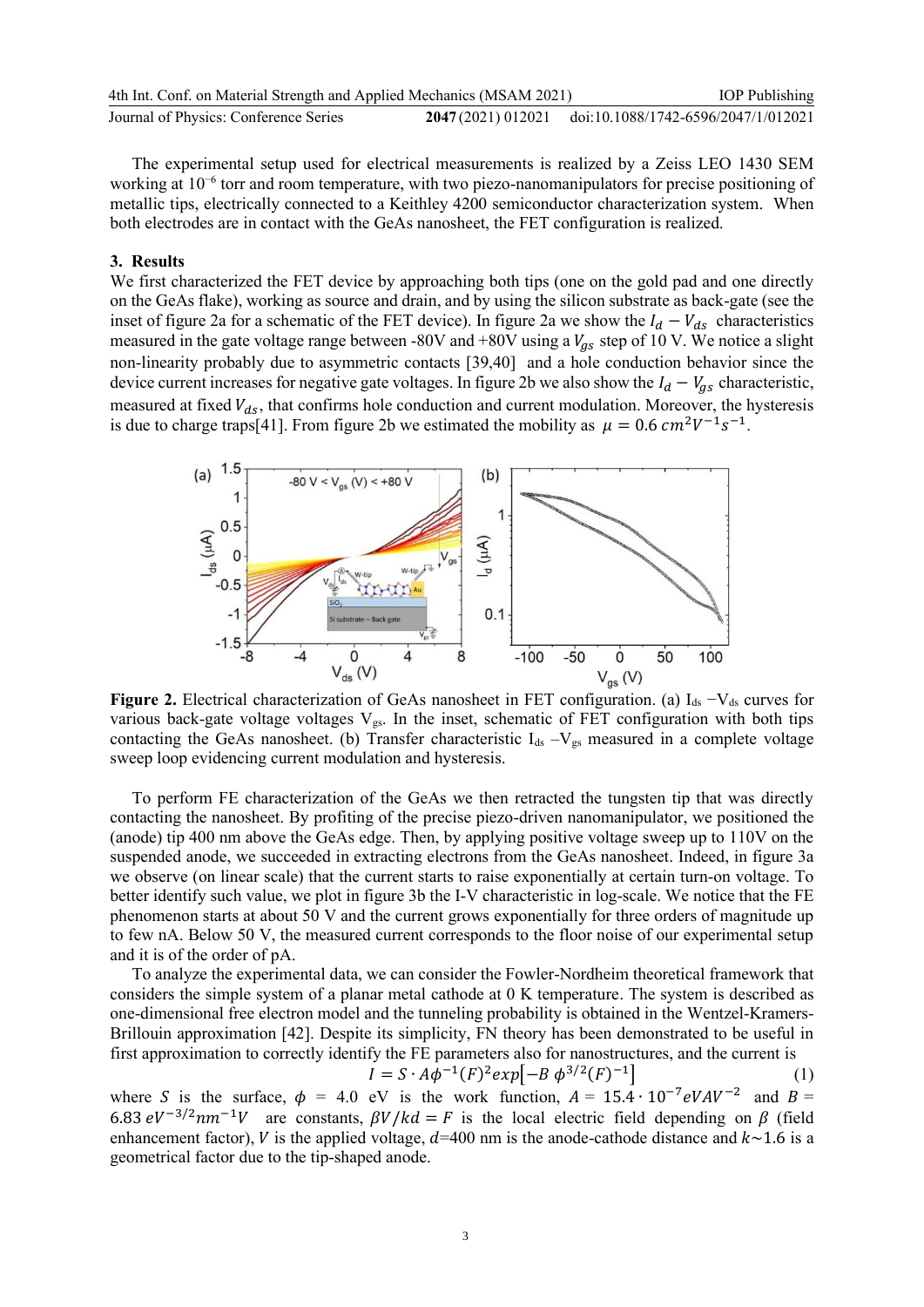Journal of Physics: Conference Series **2047** (2021) 012021





**Figure 3.** (a) FE current-voltage (I-V) curve (linear scale) measured with the anode tip positioned 400 nm above the GeAs surface. (b) The I-V curve is shown on semi-log scale to evidence the turn-on voltage at which the FE current starts to rise exponentially. (c) Fowler-Nordheim plot with linear fit (solid blue line) to demonstrate the FE nature of the measured current. (d) Band diagram for the system GeAs/vacuum/W-Tip before and after the application of a (positive) bias on the tungsten anode-tip.

According to the current equation obtained within the FN theory, we expect that the so-called FNplot, i.e.  $\ln(I/V^2)$  versus  $V^{-1}$ , has a linear dependence, and this test is typically performed to confirm that the measured current is originated by FE phenomenon. Consequently, in figure 3c we show the FN plot for the data reported in figure 3a and 3b. We notice that the FN plot is linear, the solid line representing the best fit. Moreover, from the slope m of the FN plot we can calculate the field enhancement factor as  $\beta = -Bk d\phi^{3/2} m^{-1} \approx 70$ . We notice that the turn-on field is of the order of 10<sup>2</sup> Vum<sup>-1</sup>, thus comparable to the values reported for other two-dimensional TMD materials. We need also to consider that GeAs is p-doped as demonstrated by the transistor characterization. Consequently, in order to extract electrons, it is necessary to apply a field high enough to cause band bending and inversion (see figure 3d), in order to increase the number of available electrons.

#### **4. Conclusions.**

We performed experimental investigation of electrical and FE properties of exfoliated GeAs nanosheets on Si/SiO<sub>2</sub> substrate. The field effect transistor configuration evidenced a p-doping of GeAs, with 0.6  $\text{cm}^2\text{V}^{-1}\text{s}^{-1}$  carrier mobility and a small hysteresis in the transfer characteristics due to charge trapping/detrapping. We then demonstrate that by applying a high electric field, a relevant band bending can cause the inversion providing excess electrons for the field emission. We also report relevant FE parameters as turn-on field of the order of about 100  $V/\mu$ m and field enhancement factor of about 70. These experimental results confirm the suitability of GeAs nanosheets as field emitters.

#### **References**

- [1] Novoselov K S, Geim A K, Morozov S V, Jiang D, Zhang Y, Dubonos S V, Grigorieva I V and Firsov A A 2004 Electric Field Effect in Atomically Thin Carbon Films *Science* **306** 666
- [2] Chhowalla M, Liu Z and Zhang H 2015 Two-dimensional transition metal dichalcogenide (TMD) nanosheets *Chem. Soc. Rev.* **44** 2584–6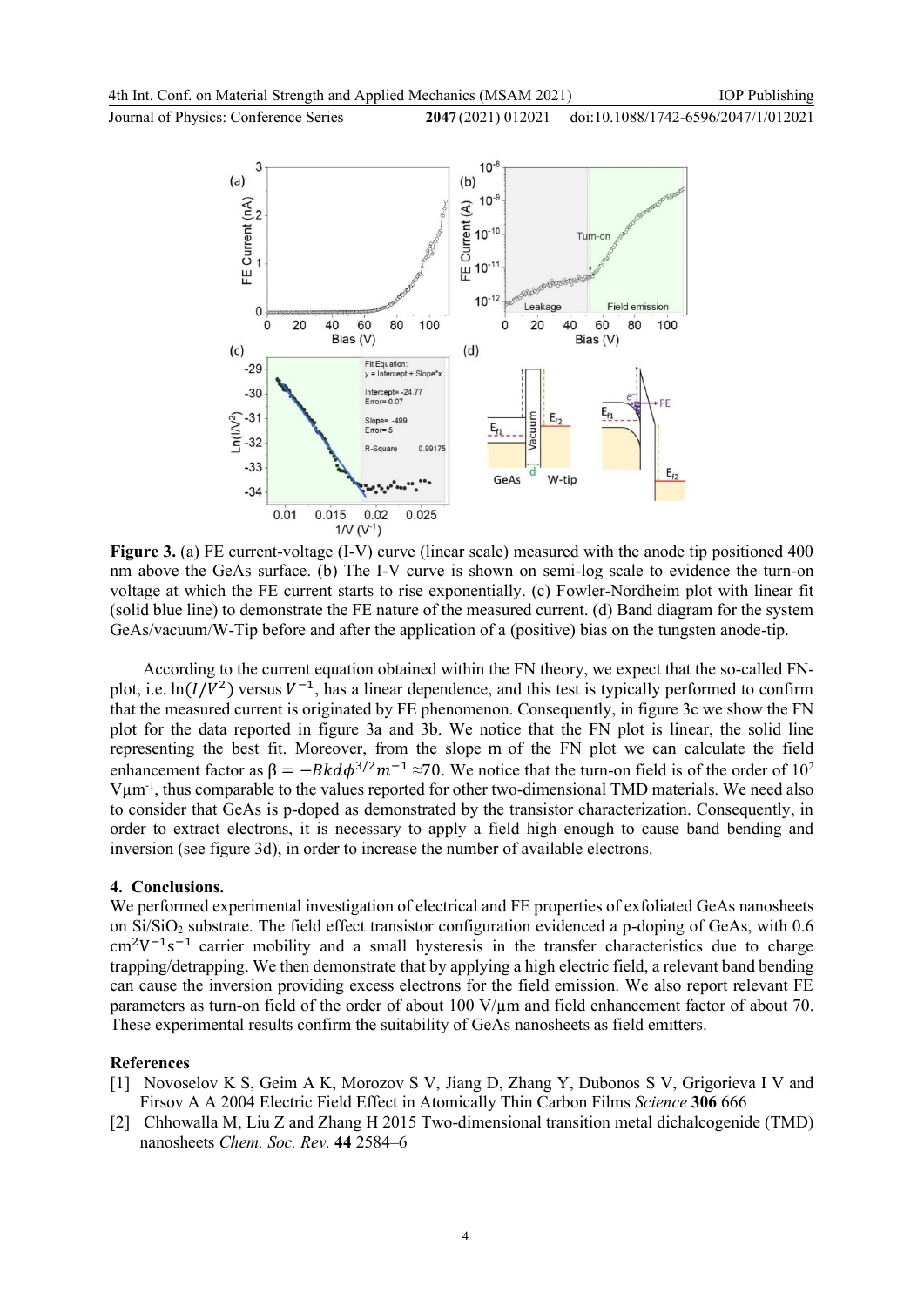- [3] Di Bartolomeo A, Pelella A, Liu X, Miao F, Passacantando M, Giubileo F, Grillo A, Iemmo L, Urban F and Liang S 2019 Pressure‐Tunable Ambipolar Conduction and Hysteresis in Thin Palladium Diselenide Field Effect Transistors *Adv. Funct. Mater.* **29** 1902483
- [4] Huo N, Yang Y and Li J 2017 Optoelectronics based on 2D TMDs and heterostructures *J. Semicond.* **38** 031002
- [5] Grillo A, Faella E, Pelella A, Giubileo F, Ansari L, Gity F, Hurley P K, McEvoy N and Di Bartolomeo A 2021 Coexistence of negative and positive photoconductivity in few-layer PtSe2 field-effect transistors *arXiv:2107.09492 [cond-mat]*
- [6] Nalwa H S 2020 A review of molybdenum disulfide (MoS<sub>2</sub>) based photodetectors: from ultrabroadband, self-powered to flexible devices *RSC Adv.* **10** 30529–602
- [7] Urban F, Giubileo F, Grillo A, Iemmo L, Luongo G, Passacantando M, Foller T, Madauß L, Pollmann E, Geller M P, Oing D, Schleberger M and Di Bartolomeo A 2019 Gas dependent hysteresis in MoS <sup>2</sup> field effect transistors *2D Mater.* **6** 045049
- [8] Ornelas C D, Bowman A, Walmsley T S, Wang T, Andrews K, Zhou Z and Xu Y-Q 2020 Ultrafast Photocurrent Response and High Detectivity in Two-Dimensional MoSe<sub>2</sub>-based Heterojunctions *ACS Appl. Mater. Interfaces* **12** 46476–82
- [9] Pelella A, Grillo A, Urban F, Giubileo F, Passacantando M, Pollmann E, Sleziona S, Schleberger M and Di Bartolomeo A 2021 Gate‐Controlled Field Emission Current from MoS<sup>2</sup> Nanosheets *Adv. Electron. Mater.* **7** 2000838
- [10]Grillo A, Di Bartolomeo A, Urban F, Passacantando M, Caridad J M, Sun J and Camilli L 2020 Observation of 2D Conduction in Ultrathin Germanium Arsenide Field-Effect Transistors *ACS Appl. Mater. Interfaces* **12** 12998–3004
- [11]Talin A A, Dean K A and Jaskie J E 2001 Field emission displays: A critical review *Solid-State Electronics* **45** 963–76
- [12]Di Bartolomeo A, Grillo A, Giubileo F, Camilli L, Sun J, Capista D and Passacantando M 2021 Field emission from two-dimensional GeAs *J. Phys. D: Appl. Phys.* **54** 105302
- [13] de Heer W A, Châtelain A and Ugarte D 1995 A Carbon Nanotube Field-Emission Electron Source *Science* **270** 1179
- [14]Giubileo F, Di Bartolomeo A, Iemmo L, Luongo G and Urban F 2018 Field Emission from Carbon Nanostructures *Applied Sciences* **8** 526
- [15]Giubileo F, Iemmo L, Luongo G, Martucciello N, Raimondo M, Guadagno L, Passacantando M, Lafdi K and Di Bartolomeo A 2017 Transport and field emission properties of buckypapers obtained from aligned carbon nanotubes *J. Mater. Sci.* **52** 6459–68
- [16]Saito Y and Uemura S 2000 Field emission from carbon nanotubes and its application to electron sources *Carbon* **38** 169–82
- [17]Giubileo F, Bartolomeo A D, Scarfato A, Iemmo L, Bobba F, Passacantando M, Santucci S and Cucolo A M 2009 Local probing of the field emission stability of vertically aligned multi-walled carbon nanotubes *Carbon* **47** 1074–80
- [18]Ang Y S, Liang S-J and Ang L K 2017 Theoretical modeling of electron emission from graphene *MRS Bulletin* **42** 505–10
- [19]Iemmo L, Di Bartolomeo A, Giubileo F, Luongo G, Passacantando M, Niu G, Hatami F, Skibitzki O and Schroeder T 2017 Graphene enhanced field emission from InP nanocrystals *Nanotechnology* **28** 495705
- [20]Di Bartolomeo A, Giubileo F, Iemmo L, Romeo F, Russo S, Unal S, Passacantando M, Grossi V and Cucolo A M 2016 Leakage and field emission in side-gate graphene field effect transistors *Appl. Phys. Lett.* **109** 023510
- [21]Kumar S, Duesberg G S, Pratap R and Raghavan S 2014 Graphene field emission devices *Appl. Phys. Lett.* **105** 103107
- [22]Di Bartolomeo A, Passacantando M, Niu G, Schlykow V, Lupina G, Giubileo F and Schroeder T 2016 Observation of field emission from GeSn nanoparticles epitaxially grown on silicon nanopillar arrays *Nanotechnology* **27** 485707